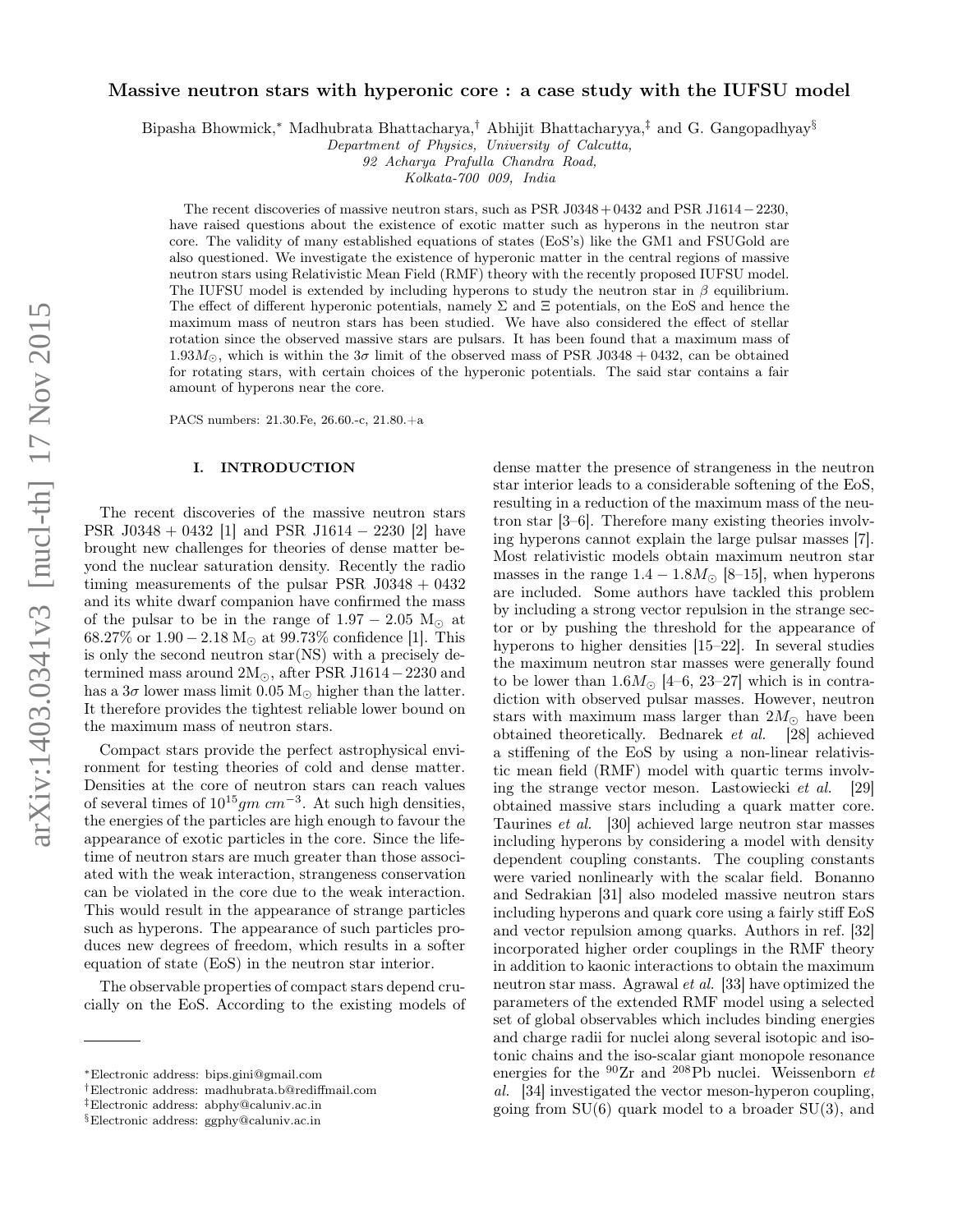concluded that the maximum mass of a neutron star decreases linearly with the strangeness content of the neutron star core independent of the nuclear EoS. On the other hand, H. Dapo et al. [6] found that for several different bare hyperon-nucleon potentials and a wide range of nuclear matter parameters the hyperons in neutron stars are always present.

The parameters of the RMF model are fitted to the saturation properties of the infinite nuclear matter and/or the properties of finite nuclei. As a result extrapolation to higher densities and asymmetry involve uncertainties. Three of these properties of the infinite nuclear matter are more precisely known: (a) the saturation density, (b) the binding energy and (c) the asymmetry energy, compared to the remaining ones - the effective nucleon mass and the compression modulus of the nuclear matter. The uncertainty in the dense matter EoS is basically related to the uncertainty in these two saturation properties. It has been seen that to reproduce the giant monopole resonance (GMR) in <sup>208</sup>Pb, accurately fitted non-relativistic and relativistic models predict compression modulus in the symmetric nuclear matter  $(K)$  that differ by about 25%. The reason for this discrepancy being the density dependence of the symmetry energy. Moreover, the alluded correlation between  $K$  and the density dependence of the symmetry energy results in an underestimation of the frequency of oscillations of neutrons against protons, the so-called isovector giant dipole resonance (IVGDR) in <sup>208</sup>Pb. FSUGold is a recently proposed accurately calibrated relativistic parameterization. It simultaneously describes the GMR in <sup>90</sup>Zr and <sup>208</sup>Pb and the IVGDR in <sup>208</sup>Pb without compromising the success in reproducing the ground-state observables [35]. The main virtue of this parameterization is the softening of both the EoS of symmetric nuclear matter and the symmetry energy. This softening appears to be required for an accurate description of different collective modes having different neutron-to-proton ratios. As a result, the FSUGold effective interaction predicts neutron star radii that are too large and a maximum stellar mass that is too small [36].

The Indiana University-Florida State University (IUFSU) interaction, is a new relativistic parameter set, derived from FSUGold. It is simultaneously constrained by the properties of finite nuclei, their collective excitations and the neutron star properties by adjusting two of the parameters of the theory - the neutron skin thickness of  $208Pb$  and the maximum neutron star mass [37]. As a result the new effective interaction softens the EoS at intermediate densities and stiffens the EoS at high density. As it stands now, the new IUFSU interaction reproduces the binding energies and charge radii of closed-shell nuclei, various nuclear giant (monopole and dipole) resonances, the low-density behavior of pure neutron matter, the high-density behavior of the symmetric nuclear matter and the mass-radius relationship of neutron stars. Whether this new EoS can accommodate the hyperons inside the compact stars, with the severe constraints imposed by the recent observations of  $\sim 2M_{\odot}$  pulsars, needs to be explored. In this work we plan to make a detailed study of such a possibility. For this purpose we have extended the IUFSU interaction by including the full baryon octet. A new EoS is constructed to investigate the neutron star properties with hyperons.

The paper is organized as follows. In section 2, we briefly discuss the model used and the resulting EoS. In the next section we use this EoS to look at static and rotating star properties. We give a brief summary in section 4.

#### II. IUFSU WITH HYPERONS

One of the possible approaches to describe neutron star matter is to adopt an RMF model subject to  $\beta$  equilibrium and charge neutrality. For our investigation of nucleons and hyperons in the compact star matter we choose the full standard baryon octet as well as electrons and muons. Contribution from neutrinos are not taken into account assuming that they can escape freely from the system. In this model, baryon-baryon interaction is mediated by the exchange of scalar  $(\sigma)$ , vector  $(\omega)$ , isovector  $(\rho)$  and the strange vector  $(\phi)$  mesons. The Lagrangian density we consider is given by [37]

$$
\mathcal{L} = \sum_{B} \bar{\psi}_{B} [i\gamma^{\mu} \partial_{\mu} - m_{B} + g_{\sigma B} \sigma - g_{\omega B} \gamma^{\mu} \omega_{\mu} - g_{\phi B} \gamma^{\mu} \phi_{\mu} - \frac{g_{\rho B}}{2} \gamma^{\mu} \vec{\tau} \cdot \vec{\rho}^{\mu}] \psi_{B} + \frac{1}{2} \partial_{\mu} \sigma \partial^{\mu} \sigma - \frac{1}{2} m_{\sigma}^{2} \sigma^{2} -\frac{\kappa}{3!} (g_{\sigma N} \sigma)^{3} - \frac{\lambda}{4!} (g_{\sigma N} \sigma)^{4} - \frac{1}{4} F_{\mu\nu} F^{\mu\nu} + \frac{1}{2} m_{\omega}^{2} \omega_{\mu} \omega^{\mu} + \frac{\zeta}{4!} (g_{\omega N}^{2} \omega_{\mu} \omega^{\mu})^{2} + \frac{1}{2} m_{\rho}^{2} \vec{\rho}_{\mu} \cdot \vec{\rho}^{\mu} - \frac{1}{4} \vec{G}_{\mu\nu} \vec{G}^{\mu\nu} +\Lambda_{v} (g_{\rho N}^{2} \vec{\rho}_{\mu} \cdot \vec{\rho}^{\mu}) (g_{\omega N}^{2} \omega_{\mu} \omega^{\mu}) + \frac{1}{2} m_{\phi}^{2} \phi_{\mu} \phi^{\mu} - \frac{1}{4} H_{\mu\nu} H^{\mu\nu} + \sum_{l} \bar{\psi}_{l} [i\gamma^{\mu} \partial_{\mu} - m_{l}] \psi_{l}
$$
(1)

where the symbol B stands for the baryon octet  $(p, n,$  $\Lambda$ ,  $\Sigma^{+}$ ,  $\Sigma^{0}$ ,  $\Sigma^{-}$ ,  $\Xi^{-}$ ,  $\Sigma^{0}$ ) and l represents  $e^{-}$  and  $\mu^{-}$ . The masses  $m_B, m_{\sigma}, m_{\omega}, m_{\rho}$  and  $m_{\phi}$  are respectively for baryon,  $\sigma$ ,  $\omega$ ,  $\rho$  and  $\phi$  mesons. The antisymmetric tensors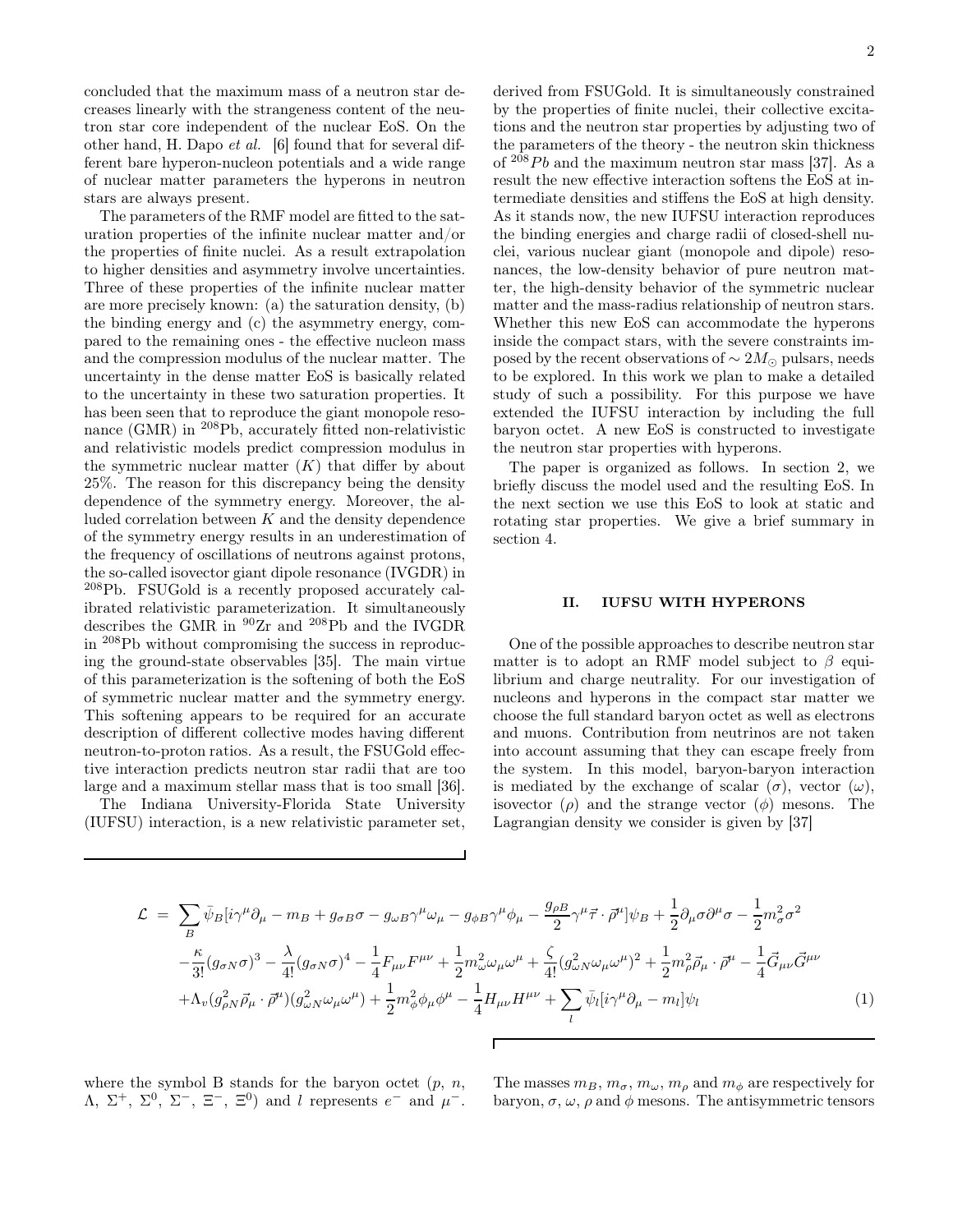| Model      | $g_{\sigma n}$                                                                                                        | $_{\mathcal{Y}\omega n}$ | $g_{\rho n}$ | $\kappa$ |  | $\Lambda_{\eta}$ |
|------------|-----------------------------------------------------------------------------------------------------------------------|--------------------------|--------------|----------|--|------------------|
|            |                                                                                                                       |                          |              | (MeV)    |  |                  |
| <b>FSU</b> | $\vert$ 112.1996 $\vert$ 204.5469 $\vert$ 138.4701 $\vert$ 1.4203 $\vert$ 0.023762 $\vert$ 0.06 $\vert$ 0.030 $\vert$ |                          |              |          |  |                  |
|            | IUFSU 99.4266   169.8349   184.6877   3.3808   0.000296   0.03   0.046                                                |                          |              |          |  |                  |

TABLE I: Parameter sets for the two models discussed in the text. The nucleon mass and the meson masses are kept fixed at  $m_n = 939$  MeV,  $m_{\sigma} = 491.5$  MeV,  $m_{\omega} = 782.5$  MeV,  $m_{\rho} = 763$  MeV and  $m_{\phi} = 1020$  MeV in both the models.

of vector mesons take the forms  $F_{\mu\nu} = \partial_{\mu}\omega_{\nu} - \partial_{\nu}\omega_{\mu}$ ,  $G_{\mu\nu}$  $= \partial_\mu \vec{\rho}_\nu - \partial_\nu \vec{\rho}_\mu + g[\vec{\rho}_\mu, \vec{\rho}_\nu]$  and  $H_{\mu\nu} = \partial_\mu \phi_\nu - \partial_\nu \phi_\mu$ . The isoscalar meson self-interactions (via  $\kappa$ ,  $\lambda$  and  $\zeta$  terms) are necessary for the appropriate EoS of the symmetric nuclear matter [38]. The new additional isoscalarisovector coupling  $(\Lambda_v)$  term is used to modify the density dependence of the symmetry energy and the neutronskin thickness of heavy nuclei [36, 37]. The meson-baryon coupling constants are given by  $g_{\sigma B}$ ,  $g_{\omega B}$ ,  $g_{\rho B}$  and  $g_{\phi B}$ .

All the nucleon-meson parameters used in this work are shown in Table I. The saturation properties of the symmetric nuclear matter produced by IUFSU are: saturation density  $n_0 = 0.155$   $fm^{-3}$ , binding energy per nucleon  $\varepsilon_0$  = −16.40 MeV and compression modulus  $K = 231.2$  MeV.

The hyperon-meson couplings are taken from the  $SU(6)$  quark model [39, 40] as,

$$
g_{\rho\Lambda} = 0, g_{\rho\Sigma} = 2g_{\rho\Xi} = 2g_{\rho N}
$$
  

$$
g_{\omega\Lambda} = g_{\omega\Sigma} = 2g_{\omega\Xi} = \frac{2}{3}g_{\omega N}
$$
  

$$
2g_{\phi\Lambda} = 2g_{\phi\Sigma} = g_{\phi\Xi} = \frac{-2\sqrt{2}}{3}g_{\omega N}
$$

The scalar couplings are determined by fitting the hyperonic potential,

$$
U_Y^{(N)} = g_{\omega Y} \omega_0 + g_{\sigma Y} \sigma_0 \tag{2}
$$

where Y stands for the hyperon and  $\sigma_0$ ,  $\omega_0$  are the values of the scalar and vector meson fields at saturation density [9]. The values of  $U_Y^{(N)}$  $\hat{Y}^{(N)}$  are taken from the available hypernuclear data. The best known hyperonic potential is that of  $\Lambda$ , having a value of about  $U_{\Lambda}^{(N)} = -30$  MeV [41]. In case of  $\Sigma$  and  $\Xi$  hyperons, the potential depths are not as clearly known as in the case of  $\Lambda$ . However, analyses of laboratory experiments indicate that at nuclear densities the  $\Lambda$ -nucleon potential is attractive but the  $\Sigma^-$ 

-nucleon potential is repulsive [42]. Therefore, we have varied both  $U_{\Sigma}^{(N)}$  $\mathcal{L}^{(N)}_{\Sigma}$  and  $U_{\Xi}^{(N)}$  $\Xi$ <sup>[N']</sup> in the range of -40 MeV to  $+40$  MeV to investigate the properties of neutron star matter.

For neutron star matter, with baryons and charged leptons, the  $\beta$ -equilibrium conditions are guaranteed with the following relations between chemical potentials for different particles:

$$
\mu_p = \mu_{\Sigma^+} = \mu_n - \mu_e
$$
  
\n
$$
\mu_{\Lambda} = \mu_{\Sigma^0} = \mu_{\Xi^0} = \mu_n
$$
  
\n
$$
\mu_{\Sigma^-} = \mu_{\Xi^-} = \mu_n + \mu_e
$$
  
\n
$$
\mu_\mu = \mu_e
$$
\n(3)

and the charge neutrality condition is fulfilled by

$$
n_p + n_{\Sigma^+} = n_e + n_{\mu^-} + n_{\Sigma^-} + n_{\Xi^-}
$$
 (4)

where  $n_i$  is the number density of the *i'th* particle. The effective chemical potentials of baryons and leptons can be given by

$$
\mu_B = \sqrt{k_F^{B^2} + m_B^{*^2}} + g_{\omega B} \omega + g_{\rho B} \tau_{3B} \rho \tag{5}
$$

$$
\mu_l = \sqrt{{K_F^l}^2 + m_l^2} \tag{6}
$$

where  $m_B^* = m_B - g_{\sigma B} \sigma$  is the baryon effective mass and  $K_F^l$  is the Fermi momentum of the lepton (e,  $\mu$ ). The EoS of neutron star matter can be given by,

$$
\varepsilon = \frac{1}{2} m_{\sigma}^{2} \sigma^{2} + \frac{\kappa}{6} g_{\sigma N}^{3} \sigma^{3} + \frac{\lambda}{24} g_{\sigma N}^{4} \sigma^{4} + \frac{1}{2} m_{\omega}^{2} \omega^{2} + \frac{\zeta}{8} g_{\omega N}^{4} \omega^{4} + \frac{1}{2} m_{\rho}^{2} \rho^{2} + 3 \Lambda_{v} g_{\rho N}^{2} g_{\omega N}^{2} \omega^{2} \rho^{2} + \frac{1}{2} m_{\phi}^{2} \phi^{2} + \sum_{B} \frac{\gamma_{B}}{(2\pi)^{3}} \int_{0}^{k_{F}^{B}} \sqrt{k^{2} + m_{B}^{*2}} d^{3}k + \frac{1}{\pi^{2}} \sum_{l} \int_{0}^{K_{F}^{l}} \sqrt{k^{2} + m_{l}^{2}} k^{2} dk
$$
\n(7)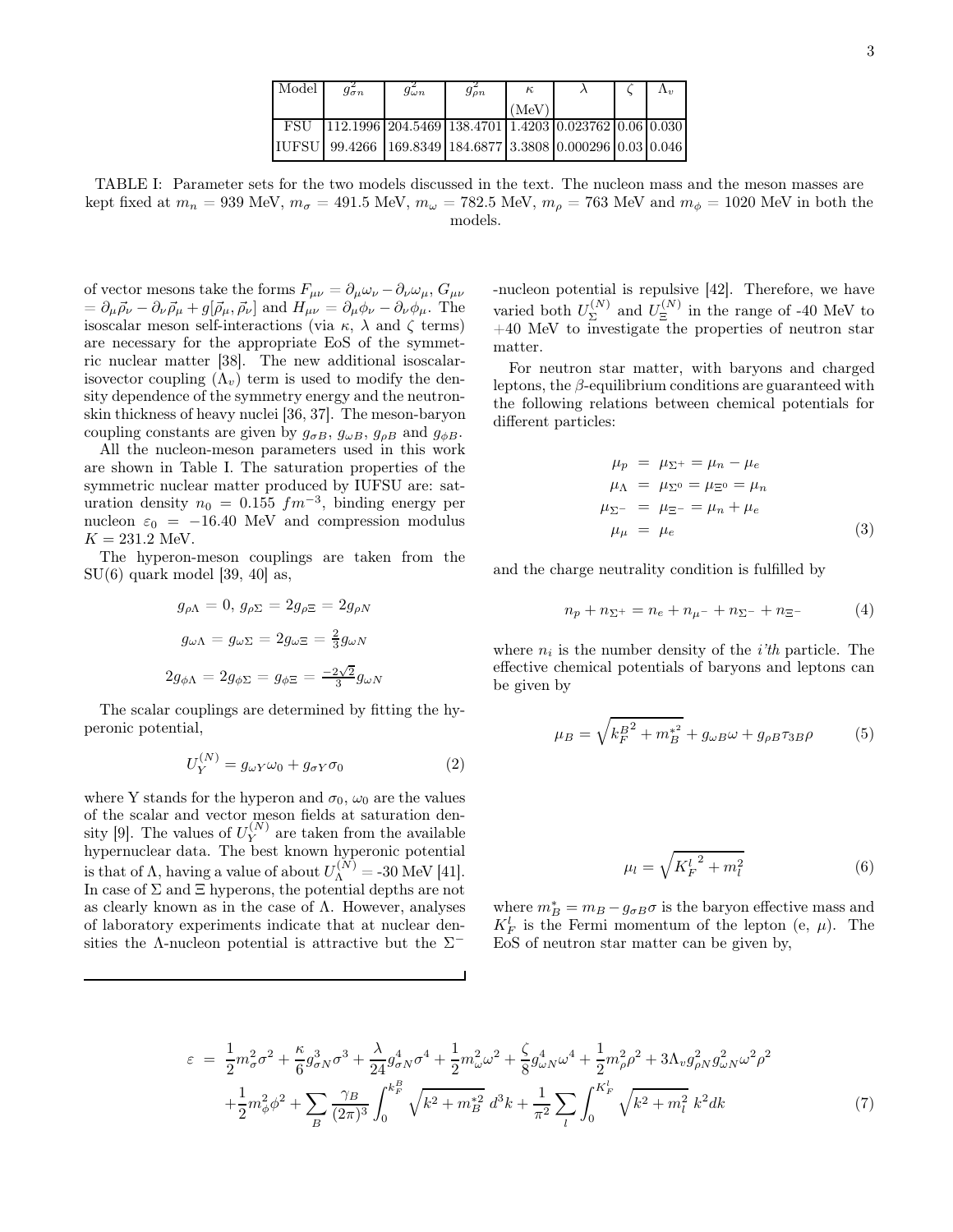

FIG. 1: (color online) a) EoS obtained with varying  $U_{\Sigma}^{(N)}$  $\Sigma^{(N)}$  at fixed  $U_{\Xi}^{(N)}$  $\mathbb{E}^{(N)}$ . The upper branch shows the EoS for a system containing nucleons, leptons and all the non strange mesons. The middle branch shows the EoS for a system containing the whole baryon octet, the leptons and  $\sigma$ ,  $\omega$ ,  $\rho$  and  $\phi$  mesons. The lower branch shows the EoS for the particles contained in the middle branch except  $\phi$ . b) EoS obtained with varying  $U_{\Xi}^{(N)}$  $\mathcal{L}_{\Xi}^{(N)}$  at fixed  $U_{\Sigma}^{(N)}$  $\Sigma$ . The

compositions of the upper, middle and lower branches are same as those of a) respectively.

$$
P = -\frac{1}{2}m_{\sigma}^{2}\sigma^{2} - \frac{\kappa}{6}g_{\sigma N}^{3}\sigma^{3} - \frac{\lambda}{24}g_{\sigma N}^{4}\sigma^{4} + \frac{1}{2}m_{\omega}^{2}\omega^{2} + \frac{\zeta}{24}g_{\omega N}^{4}\omega^{4} + \Lambda_{v}g_{\rho N}^{2}g_{\omega N}^{2}\omega^{2}\rho^{2} + \frac{1}{2}m_{\rho}^{2}\rho^{2} + \frac{1}{2}m_{\phi}^{2}\rho^{2} + \frac{1}{2}m_{\phi}^{2}\phi^{2} + \frac{1}{3}\sum_{B} \frac{\gamma_{B}}{(2\pi)^{3}}\int_{0}^{k_{F}^{B}} \frac{k^{2} d^{3}k}{(k^{2} + m_{B}^{*2})^{1/2}} + \frac{1}{3}\sum_{l} \frac{1}{\pi^{2}}\int_{0}^{k_{F}^{L}} \frac{k^{4} dk}{(k^{2} + m_{l}^{2})^{1/2}}
$$
\n(8)

where  $\varepsilon$  and  $P$  stand for energy density and pressure respectively and  $\gamma_B$  is the baryon spin-isospin degeneracy factor.

In fig. 1 we plot the EoS for different values of the hyperonic potentials. The upper branch is for the usual nuclear matter which does not contain any strange particle. The middle and lower branches are for full baryon octet, leptons and  $\sigma$ ,  $\omega$ ,  $\rho$  mesons. In addition, the middle branch contains the  $\phi$  meson. In the left panel, *i.e.* in fig. 1a, we keep  $U_{\Xi}^{(N)}$  $\mathbb{E}^{(N)}$  fixed at -18 MeV, this value is generally adopted from hypernuclear experimental data [43]. For the middle and lower branches we vary the  $\Sigma$  potential from -40 MeV to  $+40$  MeV in steps of 20 MeV. The lower branch shows that for an attractive  $\Sigma$  potential the EoS gets stiffer as  $U_{\Sigma}^{(N)}$  $\sum_{\Sigma}^{(N)}$  increases. However as  $U_{\Sigma}^{(N)}$  $\sum_{\infty}^{\binom{N}{k}}$  becomes positive the EoS seems to become independent of  $U_{\Sigma}^{(N)}$  $\sum_{i=1}^{\binom{n}{2}}$ We see from fig. 1a that for  $U_{\Sigma}^{(N)} > 0$  MeV the EoS remains identical to that for  $U_{\Sigma}^{(N)} = 0$  MeV. However, once we add  $\phi$  meson to the system, the EoS continues to get stiffer as  $U_{\Sigma}^{(N)}$  moves to more positive side (middle branch of fig.  $1a$ ).

We then fix  $U_{\Sigma}^{(N)}$  $\Sigma^{(N)}$  and vary  $U_{\Xi}^{(N)}$  $\mathbb{E}^{(N)}$ . This is represented in fig. 1b, where we have fixed the value of  $U_{\Sigma}^{(N)} = +30$  MeV (adopted from hypernuclear experi-

mental data [43]). We vary  $U_{\Xi}^{(N)}$  $\Xi$ <sup>(1v)</sup> from -40 MeV to  $+40$ MeV. We see that for the lower branch, *i.e* the case without the  $\phi$  meson, the EoS gets stiffer with the increase in  $\Xi$  potential up to  $U_{\Xi}^{(N)} = 0$  MeV. However, for positive values of  $U_{\Xi}^{(N)}$  $\mathbf{E}^{(N)}$  the EoS remains unchanged. Adding an extra repulsion to the system by including the  $\phi$  meson changes the scenario altogether. The EoS becomes totally independent of the Ξ potential (middle branch of fig. 1b). From figures 1a and 1b one can generally conclude that the inclusion of  $\phi$  meson makes the EoS stiffer, however, hyperonic EoS is much softer than the usual nuclear matter EoS.

In fig. 2 we have plotted the particle fractions for an attractive  $\Sigma$  potential  $U_{\Sigma}^{(N)} = -30$  MeV and a repulsive potential  $U_{\Sigma}^{(N)} = +30$  MeV keeping  $U_{\Xi}^{(N)}$  $\mathbb{E}^{\left(\mathbb{I}\right)}$  fixed at -18 MeV, with and without  $\phi$  in each case. From fig. 2a, when  $\phi$  is not present, we see that all the hyperons contribute to the particle fractions for an attractive  $\Sigma$  potential whereas for repulsive  $U_{\Sigma}^{(N)}$  $\sum_{\Sigma}$  there is no  $\Sigma$  present in the matter (fig. 2b). The appearance of  $\Lambda$  is also pushed to higher density compared to the case of an attractive potential. When  $\phi$  is included in the system  $\Sigma^0$ and  $\Sigma^-$  appear with  $\Lambda$  for  $U_{\Sigma}^{(N)} = -30$  MeV (fig. 2c). However, for  $U_{\Sigma}^{(N)} = +30$  MeV (fig. 2d), the threshold of  $\Sigma^-$  is pushed to higher density compared to the case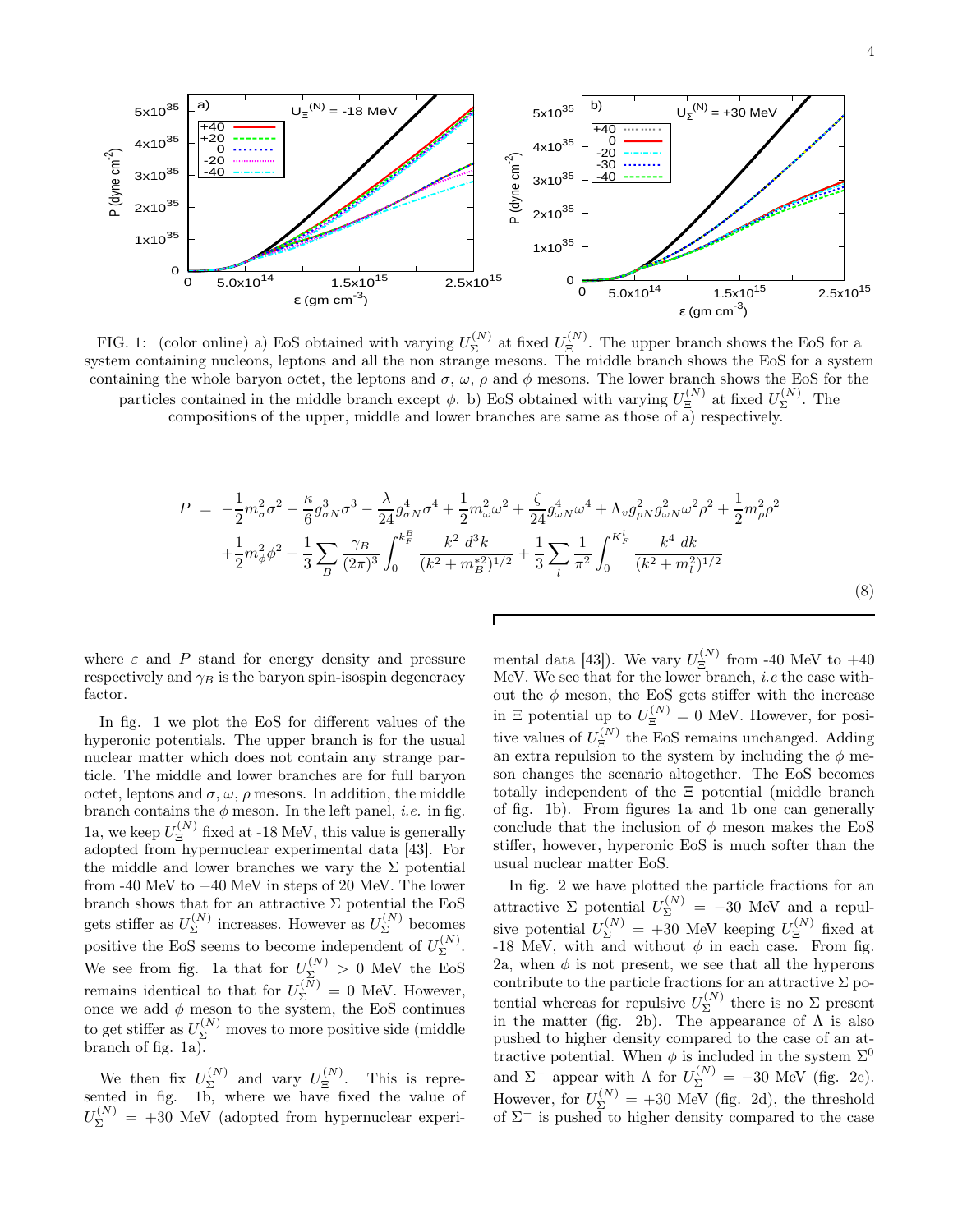



FIG. 2: (color online) Particle fractions for different  $\Sigma$ potential depths: a) for " $\sigma \omega \rho$ " with  $U_{\Sigma}^{(N)} = -30$  MeV, b) for " $\sigma \omega \rho$ " with  $U_{\Sigma}^{(N)} = +30$  MeV, c) for " $\sigma \omega \rho \phi$ " with  $U_{\Sigma}^{(N)} = -30$  MeV, d) for " $\sigma \omega \rho \phi$ " with  $U_{\Sigma}^{(N)} = +30$ MeV.  $U_{\Xi}^{(N)}$  $\Xi$ <sup>(1v)</sup> is fixed at -18 MeV in each case.

of  $U_{\Sigma}^{(N)} = -30$  MeV,  $\Sigma^0$  disappears and  $\Xi^-$  appears in the system. We also note that in the case of attractive  $\Sigma$ potential,  $\Sigma^-$  is always the first hyperon to appear in the system. For repulsive  $U_{\Sigma}^{(N)}$  $\Sigma^{\left(N\right)}$ ,  $\Xi^-$  appears before others in the " $\sigma \omega \rho$ " case and  $\Lambda$  is the the first hyperon to appear in case of " $\sigma \omega \rho \phi$ ".

FIG. 3: (color online) Particle fractions for different Ξ potential depths: a) for " $\sigma \omega \rho$ " with  $U_{\Xi}^{(N)} = -30$  MeV, b) for " $\sigma \omega \rho$ " with  $U_{\Xi}^{(N)} = +30$  MeV, c) for " $\sigma \omega \rho \phi$ " with  $U_{\Xi}^{(N)} = -30$  MeV, d) for " $\sigma \omega \rho \phi$ " with  $U_{\Xi}^{(N)} = +30$ MeV.  $U^{(N)}_{\Sigma}$  $\sum_{\Sigma}$ <sup>(N)</sup> is fixed at +30 MeV in each case.

From fig. 2 we see that for negative values of  $U_{\Sigma}^{(N)}$  $\sum_{\Sigma}^{\left( N\right) },$ the  $\Sigma$ 's are bound in matter and the effective mesonic interaction would be more attractive as the potential gets deeper. As a result, the EoS gets softer with more attractive  $U_{\Sigma}^{(N)}$  $\sum_{\Sigma}^{(N)}$  (see fig. 1a). For  $U_{\Sigma}^{(N)} \geq 0$ ,  $\Sigma$ 's are no longer bound to matter and the effective mesonic inter-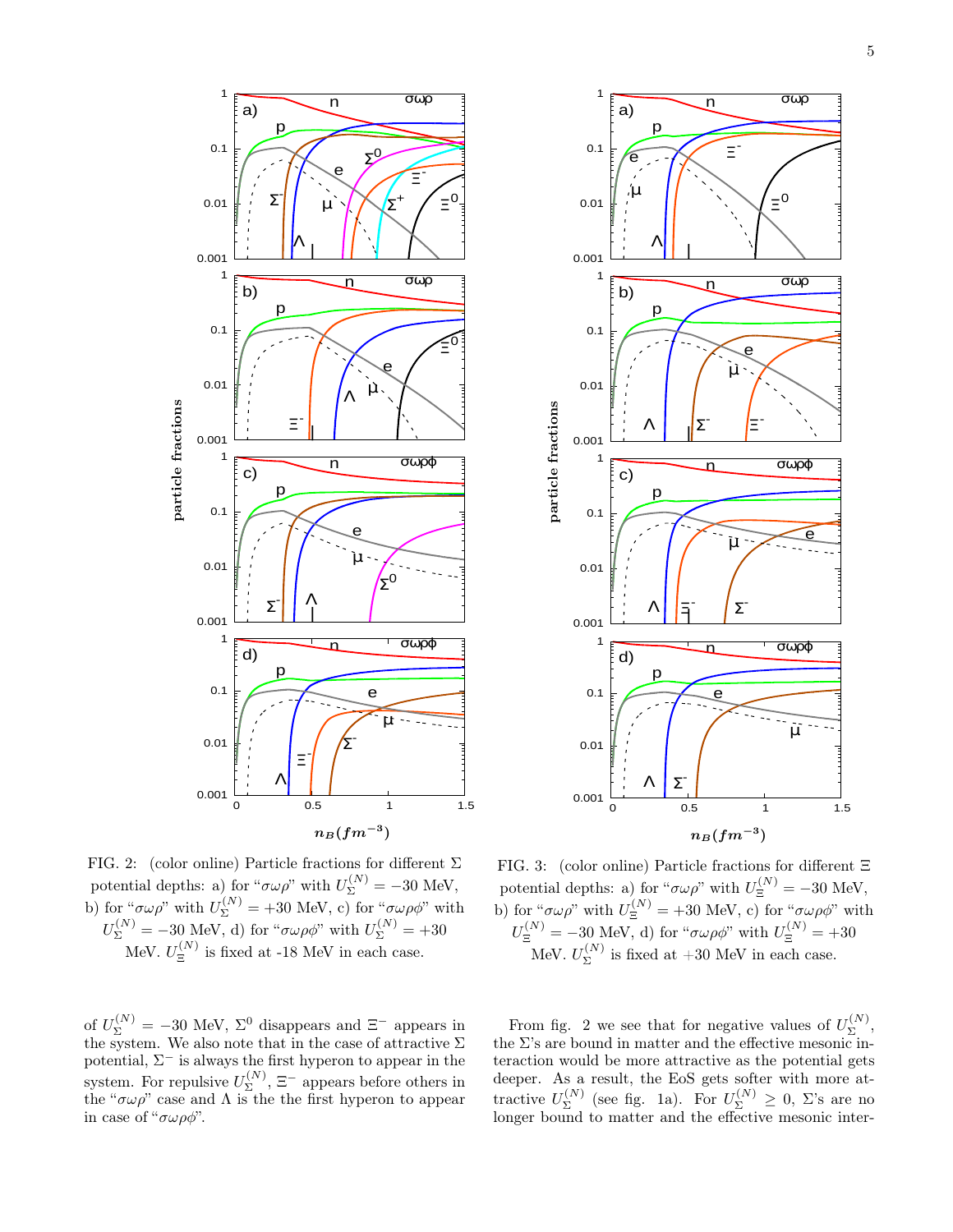

FIG. 4: (color online) Mass-radius curves for static star fixing the a)  $\Xi$  potential depth at  $U_{\Xi}^{(N)} = +40$  MeV and varying the  $U_{\Sigma}^{(N)}$  $\Sigma_{\Sigma}^{(N)}$ . b)  $\Sigma$  potential depth at  $U_{\Sigma}^{(N)} = +40$  MeV and varying the  $U_{\Xi}^{(N)}$  $\Xi$ <sup>(N)</sup>. The uppermost curve in each case corresponds to the pure nuclear matter.

action becomes more and more repulsive with increasing  $U^{(N)}_{\Sigma}$  $\Sigma^{(N)}$ . This should, in principle, stiffen the EoS. However, for the " $\sigma \omega \rho$ " case, up to neutron star densities, *i.e* about  $n_B \leq (4 - 7)n_0$ ,  $\Sigma$ 's are not present in the matter when the potential is repulsive and hence the EoS up to these densities becomes insensitive to  $U_{\Sigma}^{(N)}$ .

EVERT FRACTED FOR THE INTERFERITE CODE TO  $\sum$ .<br>In fig. 3 the particle fractions are plotted for an attractive  $\Xi$  potential  $U_{\Xi}^{(N)} = -30$  MeV and a repulsive potential  $U_{\Xi}^{(N)} = +30$  MeV keeping  $U_{\Sigma}^{(N)}$  $\sum^{\binom{1}{x}}$  fixed at  $+30$ MeV. We see that in the first case *i.e.* when  $\phi$  is not present and the potential is attractive (fig. 3a), all the hyperons except  $\Sigma$ 's are present in the system and the Λ hyperon dominates. When the Ξ potential becomes positive (fig. 3b)  $\Xi^0$  disappears and the threshold for appearance of Ξ − shifts to much higher density. However  $\Sigma^-$  is present in matter in this potential and it appears before  $\Xi^-$ . When  $\phi$  is introduced in the system, for an attractive  $\Xi$  potential (fig. 3c), again  $\Sigma^-$  and  $\Xi^-$  are present along with Λ. However, the difference from fig. 3b *i.e* " $\sigma \omega \rho$ " case and  $U_{\Xi}^{(N)} \ge 0$  is that, here  $\Xi^-$  appears much before  $\Sigma^-$ . In the last case (fig. 3d), we see that as a result of the combined effects of inclusion of  $\phi$  and repulsive potentials, only the  $\Lambda$  and  $\Sigma^-$  are present in the system. From both figures 2 and 3, we see that, inclusion of  $\phi$  meson decreases the density of hyperons. Since  $\phi$  is a strange particle, further strangeness is suppressed and as a result the hyperon densities are reduced compared to the " $\sigma \omega \rho$ " case.

### III. STATIC AND ROTATING STARS

In this section we are going to discuss the properties of static and rotating axisymmetric stars using the EoS which we have studied in the last section. The EoS without  $\phi$  meson is softer compared to that with  $\phi$  meson. So we do not discuss the EoS without  $\phi$  as it results in less maximum mass.

The stationary, axisymmetric space-time used to model the compact stars are defined through the metric

$$
ds2 = -e\gamma + \rho dt2 + e2\alpha (dr2 + r2 d\theta2)
$$
  
+e<sup>\gamma - \rho</sup>r<sup>2</sup> sin<sup>2</sup> \theta (d\phi - \omega dt)<sup>2</sup> (9)

where  $\alpha$ ,  $\gamma$ ,  $\rho$  and  $\omega$  are the gravitational potentials which depend on r and  $\theta$  only.

In this work we adopt the procedure of Komatsu et al. [44] to look into the observable properties of static and rotating stars. Einstein's equations for the three gravitational potentials  $\gamma$ ,  $\rho$  and  $\omega$  can be solved using Green's function technique. The fourth potential  $\alpha$  can be determined using these three potentials. Once these potentials are determined one can calculate all the observable quantities using those. The solution of the potentials and hence the determination of physical quantities is numerically quite an involved process. For this purpose the "rns" code [45] is used in this work. This code, developed by Stergoilas, is very efficient in calculating the rotating star observables.

We discuss the properties of static stars first. In fig. 4 we have plotted the mass-radius curves of static stars using the EoS with " $\sigma \omega \rho \phi$ ". A plot for the pure nuclear matter case is also given for comparison (uppermost curve of both the panels). The maximum mass of pure nuclear matter star in the static case is  $1.92M_{\odot}$  with a radius of 11.24 km. We have found that the mass of hyperonic star becomes maximum for  $U_{\Sigma}^{N} = +40$  MeV and  $U_{\Xi}^{N} \geq 0$  MeV. Hence in fig. 4 and fig. 5 we have shown the effect of these potentials on the maximum mass of neutron stars by fixing one of the potentials at  $+40$  MeV and varying the other. The left panel, i.e. fig. 4a, corresponds to  $U_{\Xi}$  = +40 MeV and  $U_{\Sigma}$  varying from -40 MeV to  $+40$  MeV. In the right panel, *i.e.* in fig. 4b, it is the other way round. From fig. 4a one can see that the maximum mass of the star increases with  $U_{\Sigma}^{(N)}$  $\sum_{\Sigma}$ <sup>(N)</sup>. For  $U_{\Sigma}^{(N)} = +40$  MeV the maximum mass is  $1.62 M_{\odot}$  with a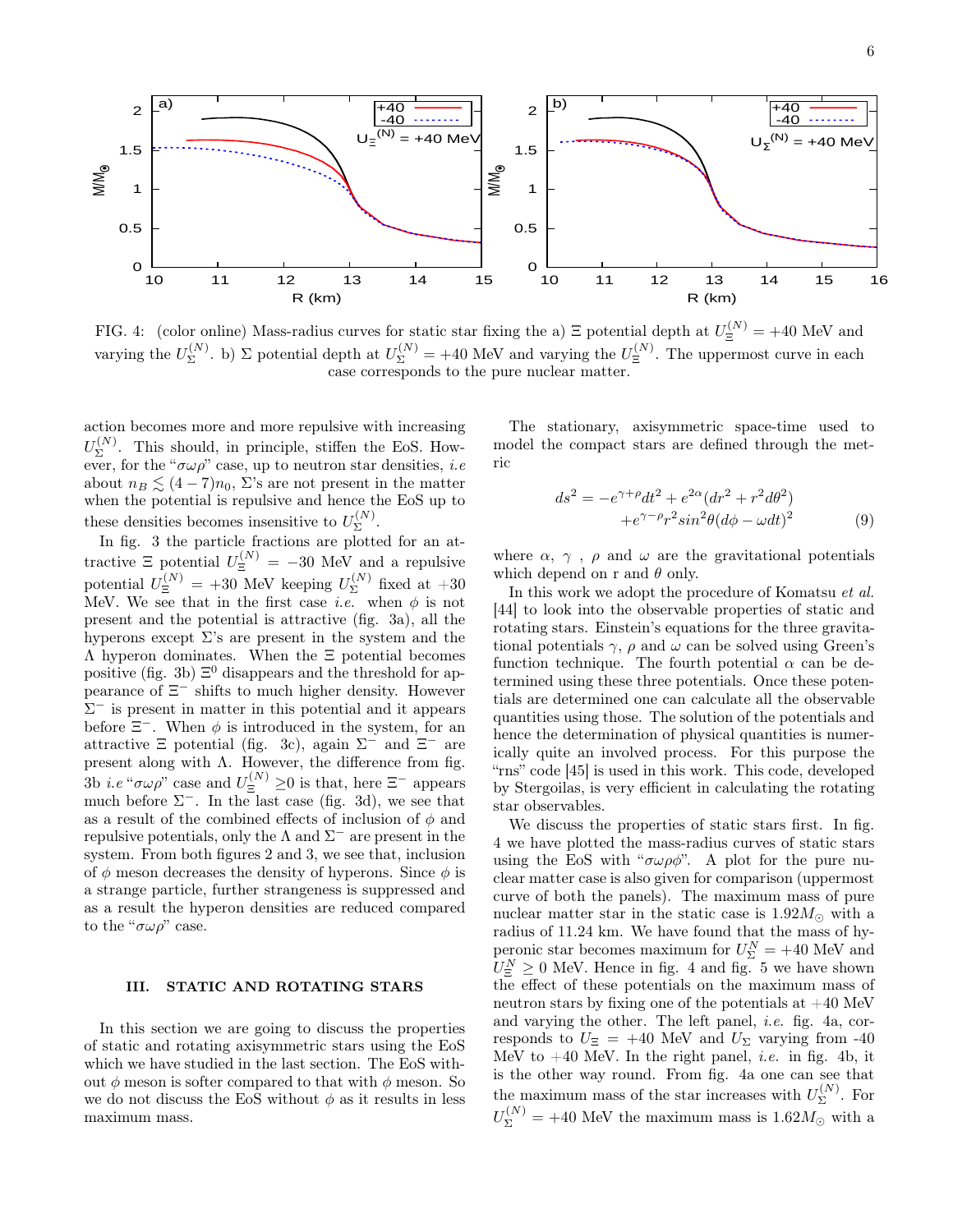

FIG. 5: (color online) Mass-radius curves for rotating stars for two cases: a)  $U_{\Xi}^{(N)} = +40$  MeV and  $-40 MeV \le U_{\Sigma}^{(N)} \le +40$  MeV and b)  $U_{\Sigma}^{(N)} = +40$  MeV and  $-40 MeV \le U_{\Xi}^{(N)} \le +40$  MeV. The uppermost curve in each case corresponds to the pure nuclear matter.

radius of 10.82 km. The central energy density of such a star is  $\epsilon_c = 2.46 \times 10^{15}$ gm  $cm^{-3}$ . This is a reflection of the EoS shown in fig. 1a, which shows that the EoS becomes stiffer with increase in  $U_{\Sigma}^{(N)}$  $\sum_{n=1}^{\lfloor N/2 \rfloor}$ . However, as seen from fig. 4b, the maximum mass of static stars is insensitive to  $U_{\Xi}^{(N)}$  $\mathbf{E}^{(N)}$ , which should be obvious from fig. 1b as the EoS is independent of the cascade potential. Furthermore, from fig. 3d one can see that there is no cascade present in the medium. So the insensitivity of the EoS and hence the maximum mass, towards the cascade potential is expected. One should note that the maximum mass we obtain for the static stars is less than the observed mass of PSR J0348+0432 . So the static stars with hyperons in the IUFSU parameter set can not incorporate a maximum mass  $\sim 2M_{\odot}$ . This result is consistent with the findings in Ref. [46]. However, since both of the observed  $\sim 2M_{\odot}$  stars are pulsars, it would be a better idea to compare the observations with results from the rotating stars, which we do in the next part.



FIG. 6: (color online) Particle densities varying with radius along the equator. The potential depths for which particle densities are plotted are  $U_{\Xi}^{(N)}=0$  and  $U_{\Sigma}^{(N)} = +40$  MeV.

In fig. 5 we plot the mass-radius curves for stars rotating with Keplerian velocities, for two cases. In fig. 5a we fix the cascade potential at  $U_{\Xi}^{(N)} = +40$ MeV and vary  $U_{\Sigma}^{(N)}$  $\sum_{\Sigma}$  from  $-40$ MeV to  $+40$ MeV. In fig. 5b it is the other way round. The pure nuclear matter case is also shown in the uppermost curve. The maximum mass for the pure nucleonic star is  $2.29M_{\odot}$  with a radius of 15.31 km. We see that the maximum mass obtained for a rotating star with hyperonic core is  $1.93M_{\odot}$  with a radius of 14.7 km in the Keplerian limit with angular velocity  $\Omega = 0.86 \times 10^4 s^{-1}$ , for  $U_{\Sigma}^{(N)} = +40$  MeV and  $U_{\Xi}^{(N)} \ge 0$ . As in the case of static sequence, we see that the maximum mass for the rotating case also increases with  $U_{\Sigma}^{(N)}$ Σ as we go towards more positive values of this potential. At  $U_{\Sigma}^{(N)} = -40$  MeV we get a maximum mass of  $1.79 M_{\odot}$ whereas for  $U_{\Sigma}^{(N)} = +40$  MeV the maximum mass is 1.93 $M_{\odot}$ . The effect of  $U_{\Xi}^{(N)}$  $\Xi$  is much less significant on the maximum mass. From  $U_{\Xi}^{(N)} = -40$  MeV to  $U_{\Xi}^{(N)} = +40$ MeV mass is changed only by  $\triangle M = 0.03 M_{\odot}$ .

In order to have a look at the composition of the maximum mass star, we have plotted the particle densities as a function of radius along the equator in fig. 6. For  $U_{\Xi}^{(N)} = 0$  and  $U_{\Sigma}^{(N)} = +40$  MeV, we see that a fair amount of hyperons are present in the core. There are  $\Lambda$ ,  $\Sigma^-$  and  $\Xi^-$  present. Another interesting observation is that near the core, the density of  $\Lambda$  is much more compared to that of protons and it continues up to a distance of about 5 km from the center.

### IV. SUMMARY AND CONCLUSIONS

To summarize, we have studied the static and rotating axisymmetric stars with hyperons using IUFSU model. The original FSUGold parameter set has been very successful in describing the properties of finite nuclei. With the discovery of highly massive neutron stars the relia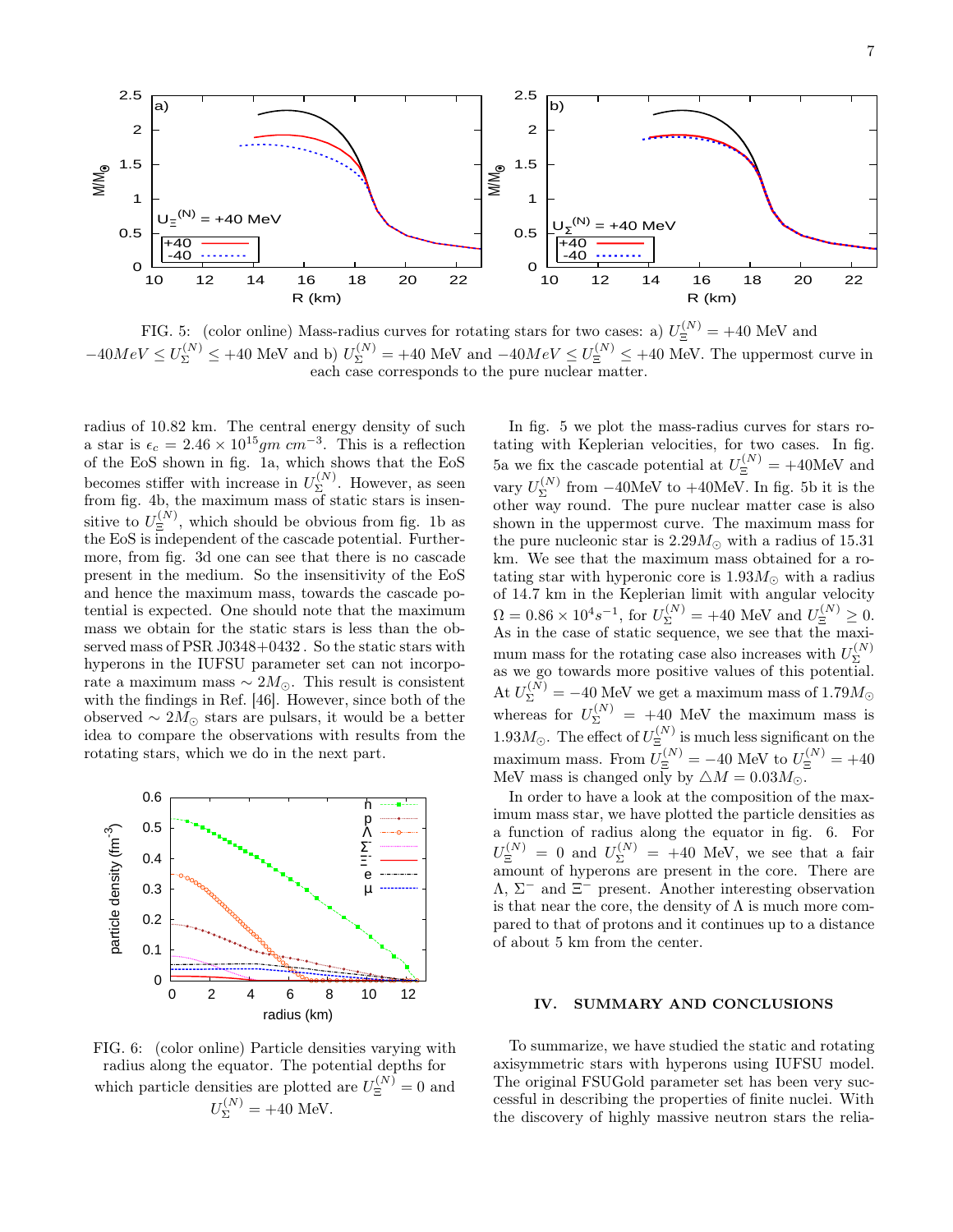bility of this model was questioned. It was then revised in the form of IUFSU to accommodate such highly massive stars leaving the low density finite nuclear properties unchanged. In this work we have studied this new parameter set in the context of the possibility of having a hyperonic core in such massive stars.

We have included the full octet of baryons in IUFSU. The EoS gets softened due to the inclusion of hyperons whereas the inclusion of the  $\phi$  meson makes the EoS stiffer. We have also investigated the influence of  $\Sigma$  and Ξ potentials on the EoS.

For static stars with hyperonic core we get a maximum mass of  $1.62M_{\odot}$ . So IUFSU with hyperons cannot reproduce the observed mass of static stars. However, as the observed  $\sim 2M_{\odot}$  neutron stars are both pulsars, we compare the results in the rotating limit. In the Keplerian limit we get a maximum mass of  $1.93M_{\odot}$ , which is within the  $3\sigma$  limit of the mass of PSR J0348 + 0432 and  $1\sigma$  limit of the earlier observation of PSR J1614 – 2230. We have looked at the particle densities inside the star

- [1] J. Antoniadis *et al. Science* 340, (2013) 6131.
- [2] P. B. Demorest, T. Pennucci, S. M. Ransom, M. S. E. Roberts and J. W. T. Hessels, *Nature* 467, (2010) 1081.
- [3] E. Massot, J. Margueron1 and G. Chanfray, *Eur. Phys. Lett.* 97, (2012) 39002.
- [4] M. Baldo, G. F. Burgio and H.-J. Schulze, *Phys. Rev. C* 61, (2000) 055801.
- [5] I. Vidana, A. Polls, A. Ramos, L. Engvik and M. Hjorth-Jensen, *Phys. Rev. C* 62, (2000) 035801.
- [6] H. Ðapo, B.-J. Schaefer and J. Wambach, *Phys. Rev. C* 81, (2010) 035803.
- [7] J. M. Lattimer and M. Prakash, *From Nuclei to Stars: Festschrift in Honor of Gerald Brown,* p.275, World Scientific, Singapore, (2011).
- [8] N. K. Glendenning *Astrophys. J.* 293, (1985) 470.
- [9] N. K. Glendenning and S. A. Moszkowski, *Phys. Rev. Lett.* 67, (1991) 2414.
- [10] R. Knorren, M. Prakash and P. J. Ellis, *Phys. Rev. C* 52, (1995) 3470.
- [11] S. Balberg and A. Gal, *Nucl.Phys. A* 625, (1997) 435.
- [12] S. Pal, M. Hanauske, I. Zakout, H. Stöecker and W. Greiner, *Phys. Rev. C* 60, (1999) 015802.
- [13] M. Hanauske, D. Zschiesche, S. Pal, S. Schramm, H. Stöecker and W. Greiner, *Astrophys. J.* 537, (2000) 958.
- [14] S. Schramm and D. Zschiesche, *J. Phys. G* 29, (2003) 531.
- [15] W. H. Long, B. Y. Sun, K. Hagino and H. Sagawa, *Phys. Rev. C* 85, (2012) 025806.
- [16] H. Huber, M. K. Weigel and F. Weber, Z. *Naturforsch.* 54A, (1999) 77.
- [17] F. Hofmann, C. M. Keil and H. Lenske, *Phys. Rev. C* 64, (2001) 034314.
- [18] J. Rikovska-Stone, P. Guichon, H. Matevosyan and A. Thomas, *Nucl. Phys. A* 792, (2007) 341.
- [19] S. K. Dhiman, R. Kumar and B. K. Agrawal, *Phys. Rev. C* 76, (2007) 045801.
- [20] V. Dexheimer and S. Schramm, *Astrophys. J.* 683, (2008) 943.

having the maximum mass and found that a considerable amount of hyperons are present near the core. Therefore, our results are consistent with the recent observations of highly massive pulsars confirming the presence of hyperons in the core of such massive neutron stars.

To conclude, IUFSU model, which reproduces the properties of finite nuclei quite successfully also reproduces the recent observations of  $\sim 2M_{\odot}$  stars, in case of stars having exotic core and rotating in the Keplerian limit. It will be interesting to see whether such a star can hold a quark core. Related work is in progress.

## V. ACKNOWLEDGEMENT

This work is funded by the University Grants Commission (RFSMS, DSKPDF and DRS) and Department of Science and Technology, Government of India.

- [21] I. Bombaci, P. K. Panda, C. Providencia and I. Vidana, *Phys. Rev. D* 77, (2008) 083002.
- [22] R. Cavagnoli, D. P. Menezes and C. Providencia, *Phys. Rev. C* 84, (2011) 065810.
- [23] M. Baldo, G. F. Burgio and H.-J. Schulze, *Phys. Rev. C* 58, (1998) 3688.
- [24] S. Nishizaki, T. Takatsuka and Y. Yamamoto, *Prog. Theor. Phys.* 108, (2002) 703.
- [25] H.-J. Schulze, A. Polls, A. Ramos and I. Vidana, *Phys. Rev. C* 73, (2006) 058801.
- [26] H.-J. Schulze and T. Rijken, *Phys. Rev. C* 84, (2011) 035801.
- [27] D. Logoteta, I. Vidana, C. Providencia, A. Polls and I. Bombaci, *J. Phys.: Conf. Ser.* 342, (2012) 012006.
- [28] I. Bednarek, P. Haensel, J. L. Zdunik, M. Bejger and R. Mańka, *Astron. Astrophys.* 543, (2012) A157.
- [29] R. Lastowiecki, D. Blaschke, H. Grigorian and S. Typel, *Acta Phys. Pol. B Proc. Suppl* 5, (2012) 535.
- [30] A. R. Taurines, C. A. Z. Vasconcellos, M. Malheiro and M. Chiapparini, *Mod. Phys. Lett. A* 15, (2000) 1789.
- [31] L. Bonanno and A. Sedrakian, *Astron. Astrophys.* 539, (2012) A16.
- [32] N. Gupta and P. Arumugam, *Phys. Rev. C* 85, (2012) 015804.
- [33] B. K. Agrawal, A. Sulaksono and P. -G. Reinhard, *Nucl. Phys. A* 882, (2012) 1.
- [34] S. Weissenborn, D. Chatterjee and J. Schaffner-Bielich, *Phys. Rev. C* 85, (2012) 065802.
- [35] B. G. Todd-Rutel and J. Piekarewicz *Phys. Rev. Lett.* 95, (2005) 122501.
- [36] C. Wu and Z. Ren, *Phys. Rev. C* 83 (2011) 025805.
- [37] F. J. Fattoyev, C. J. Horowitz, J. Piekarewicz and G. Shen, *Phys. Rev. C* 82, (2010) 055803.
- [38] G. A. Lalazissis, J. König and P. Ring, *Phy. Rev.* **C 55**, (1997) 540.
- [39] C. B. Dover and A. Gal, *Prog. Part. Nucl. Phys.* 12, (1985) 171.
- [40] J. Schaffner, C. B. Dover, A. Gal, C. Greiner, D. J. Mil-